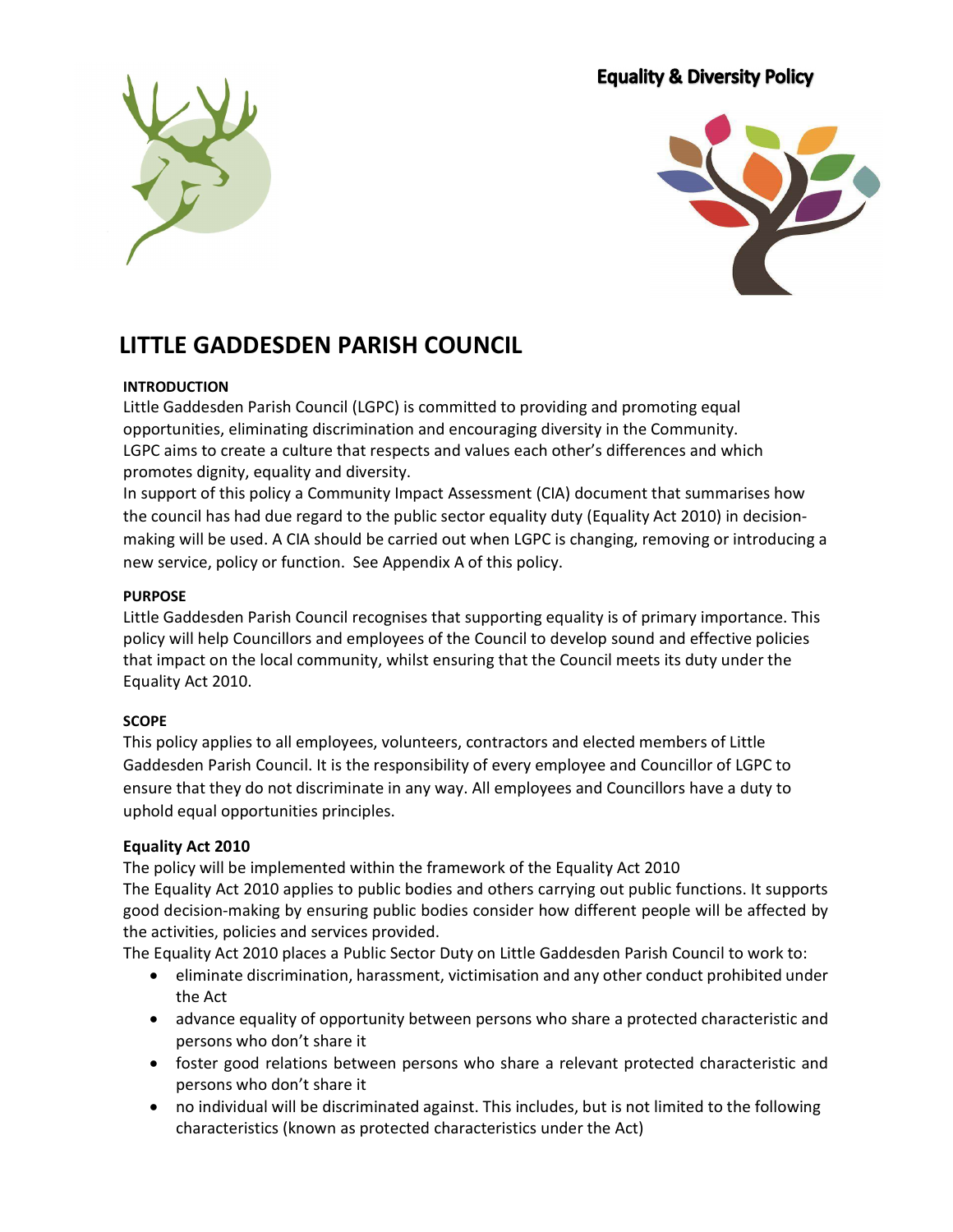- o Age
- o Disability
- o Gender
- o Gender reassignment.
- o Marital status and civil partnerships
- o Pregnancy and maternity
- o Race
- o Religion faith or belief including lack of belief
- o Sexual orientation
- o Ethnic origin
- o Nationality

#### IN THE COMMUNITY

The Parish Council is committed to creating a socially inclusive and cohesive community by:

- promoting equal opportunity and equal access to employment, services and information.
- identifying and addressing the barriers that different groups face to participation in community life.
- working towards ensuring fair and equitable resources.
- respecting the diversity of our community.
- working with others to ensure that Little Gaddesden is a safe place in which to live, work or visit.
- listening and responding to the views of our communities through appropriate and widespread consultation and participation mechanisms, which are accessible to all.
- ensuring the communications, we produce and the events we hold positively reflect and promote the diversity of our communities and are made fully accessible.

#### **SERVICES**

We are committed to ensuring that our services are accessible to all and responsive by:

- ensuring our customers are aware of our services and that we deliver our services in ways that are sensitive to customers' needs.
- ensuring that all those in the community are able to visit our community halls and open spaces.
- ensuring that the information we provide about our services is accessible to our community.
- consulting and involving all sections of our community in the development and monitoring of our policies and services in ways which enable people to participate.

#### PROCUREMENT

We are committed to ensuring that those contractors and others from whom we procure goods and who deliver our services share and implement our equality vision and values by:

 demonstrating that all practicable steps are being taken to allow equal access and equal treatment in employment and service delivery for all, as appropriate to the nature of the contract concerned.

#### Monitoring

The policy will be monitored by the Clerk and the Council as a whole and will be reviewed every two years, or earlier if there is a significant change in legislation.

Approved by the Parish Council at the meeting on……………………………………………….

Signed by the Chairman…………………………………………………………………………………………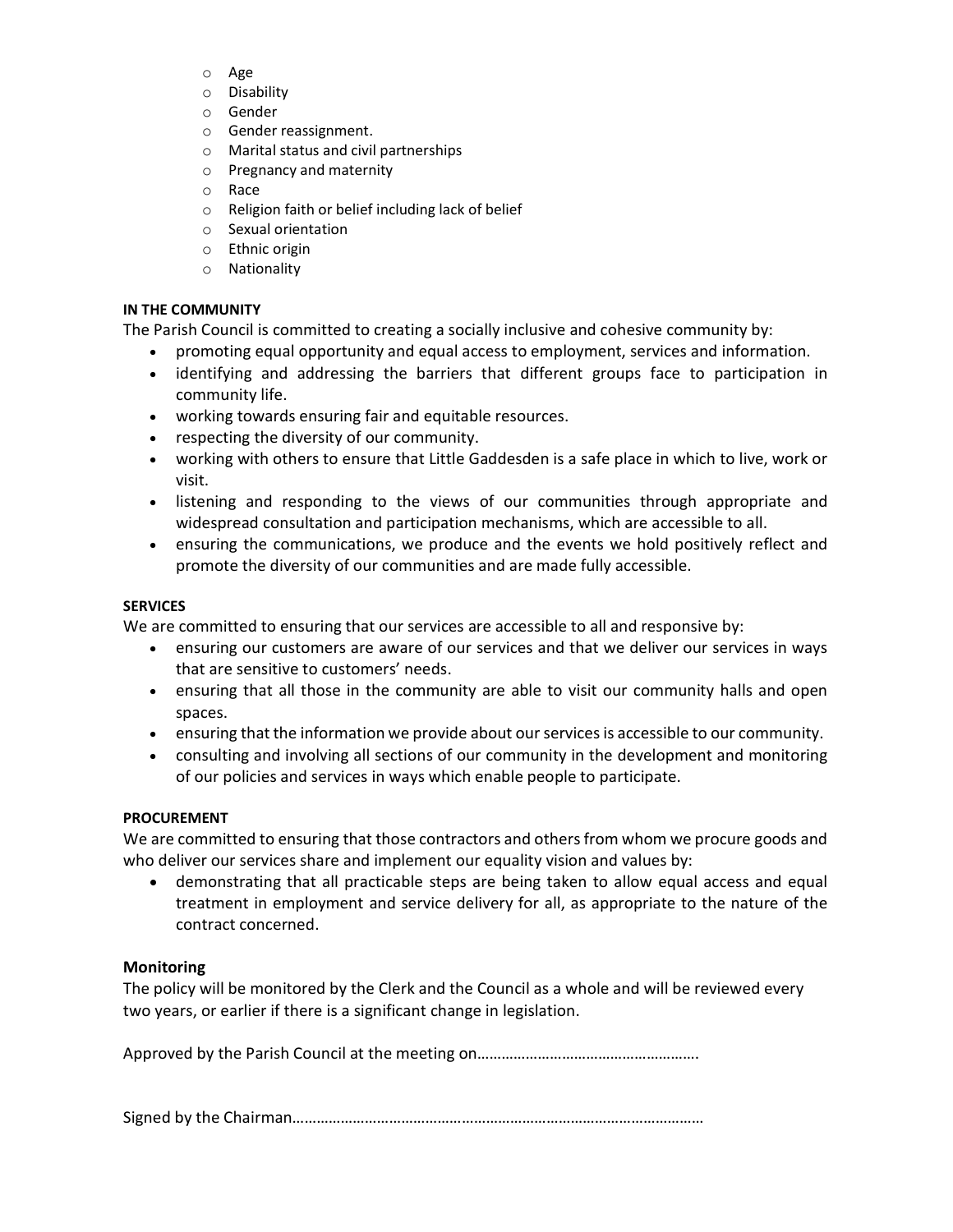## LITTLE GADDESDEN PARISH COUNCIL

# Community Impact Assessment

(Incorporating Equality & Diversity)

| <b>Name of Matter Assessed:</b>                             |  |
|-------------------------------------------------------------|--|
| Who will make the<br>decision?<br>(e.g. Parish Councillors) |  |
| Who has been involved in<br>developing the matter?          |  |

#### What is it:

A Community Impact Assessment (CIA) is a document that summarises how the council has had due regard to the public sector equality duty (Equality Act 2010) in decision-making.

#### When to assess:

A CIA should be carried out when you are changing, removing or introducing a new service, policy or function. The assessment should be proportionate; a major financial decision will need to be assessed more closely than a minor policy change.

#### Due Regard:

To 'have due regard' means that in making decisions and in its other day-to-day activities the Parish Council must consciously consider the need to do the things set out in the LGPC Equality and Diversity Policy

How much regard is 'due' will depend on the circumstances and in particular on the relevance of the aims in the general equality duty to the decision or function in question. The greater the relevance and potential impact, the higher the regard required by the duty. We need to make sure that we understand the potential impact of decisions on people with different protected characteristics and also need to consider this information before and as decisions are being made. This will help us to reduce or remove unhelpful impacts and inequalities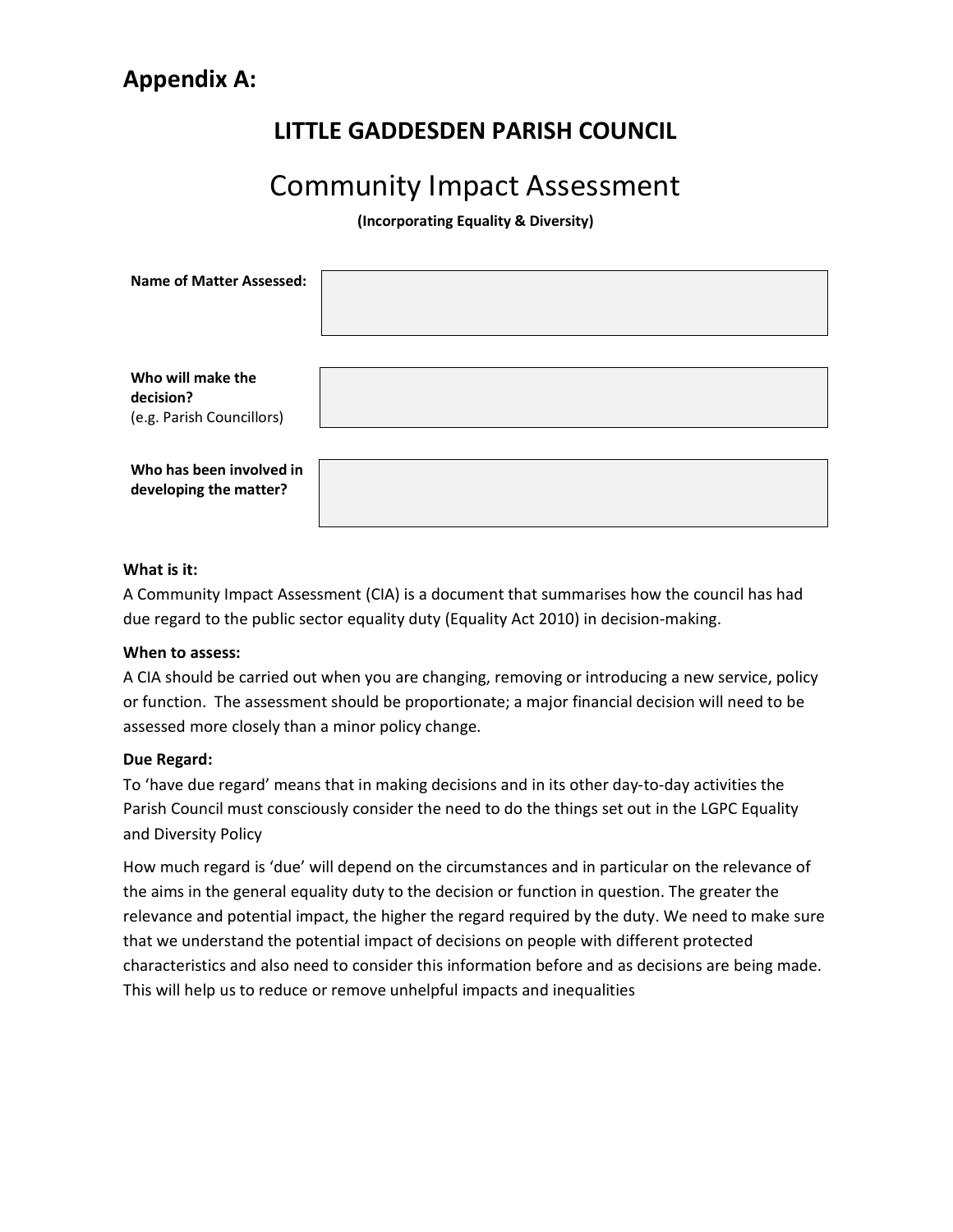### Proposal Name:

## Aims/Objectives and purpose of the policy, service or function

Aims and objectives

Key actions

Expected outcomes

Who will be affected and how?

Approximately how many people will be affected

Expected date of decision

## Scope/focus of the assessment:

Please outline the scope and focus of the assessment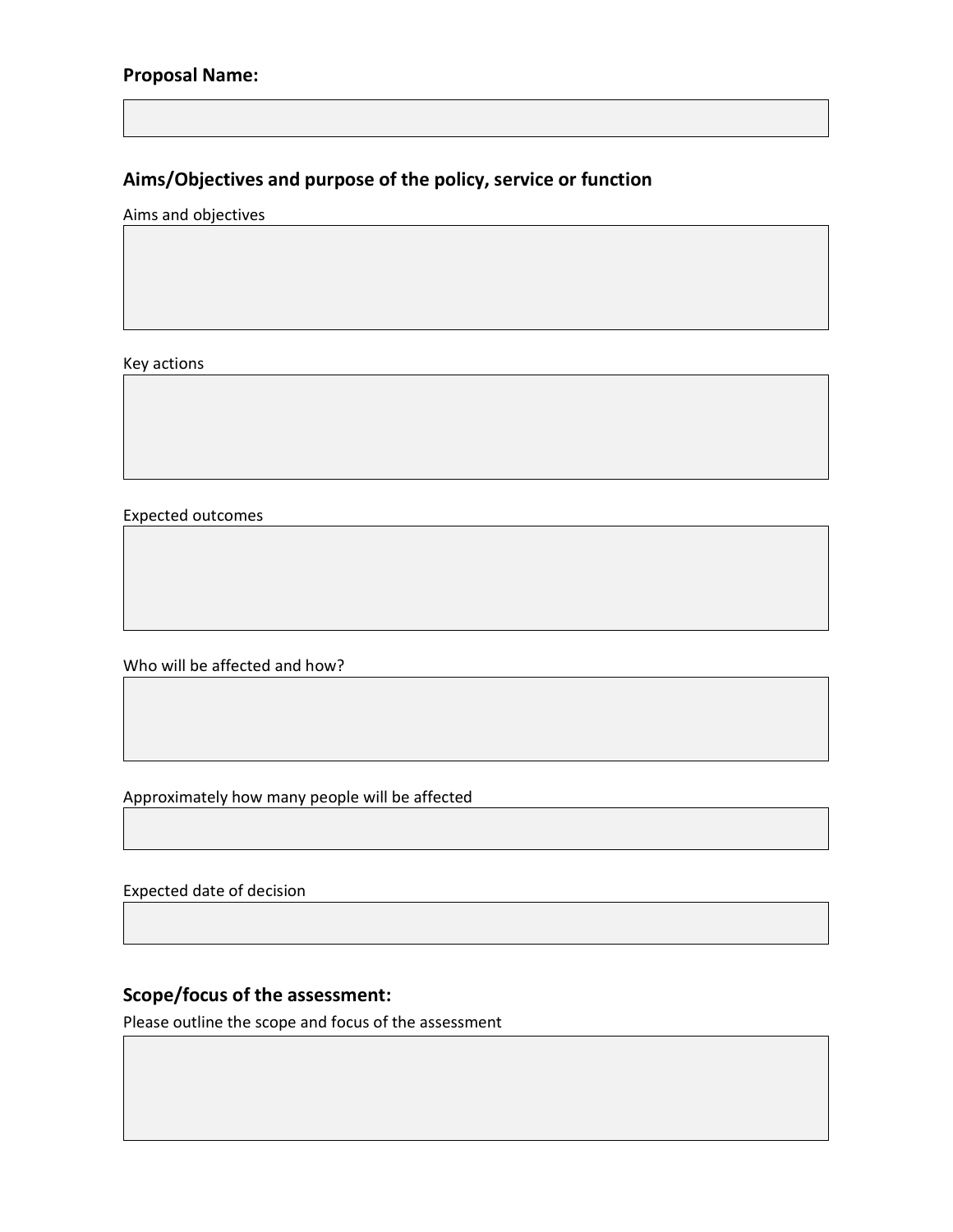## Community Screening Outcome

| Will the proposal                                                                   | Yes/No |
|-------------------------------------------------------------------------------------|--------|
| Eliminate discrimination, harassment or victimisation                               |        |
| Advance equality of opportunity between persons who share a relevant protected      |        |
| characteristic and persons who do not share it                                      |        |
| Foster good relations between persons who share a relevant protected characteristic |        |
| and persons who do not share it                                                     |        |
| Contribute towards health improvements or inequalities                              |        |

## Relevant data and/or research

Outline the information and research that has informed the decision

Sources and key findings

How will the decision affect people with different protected characteristics?

### Current service provision

What are you doing now?

## Rationale for change

What will you do if/when changes are agreed/introduced?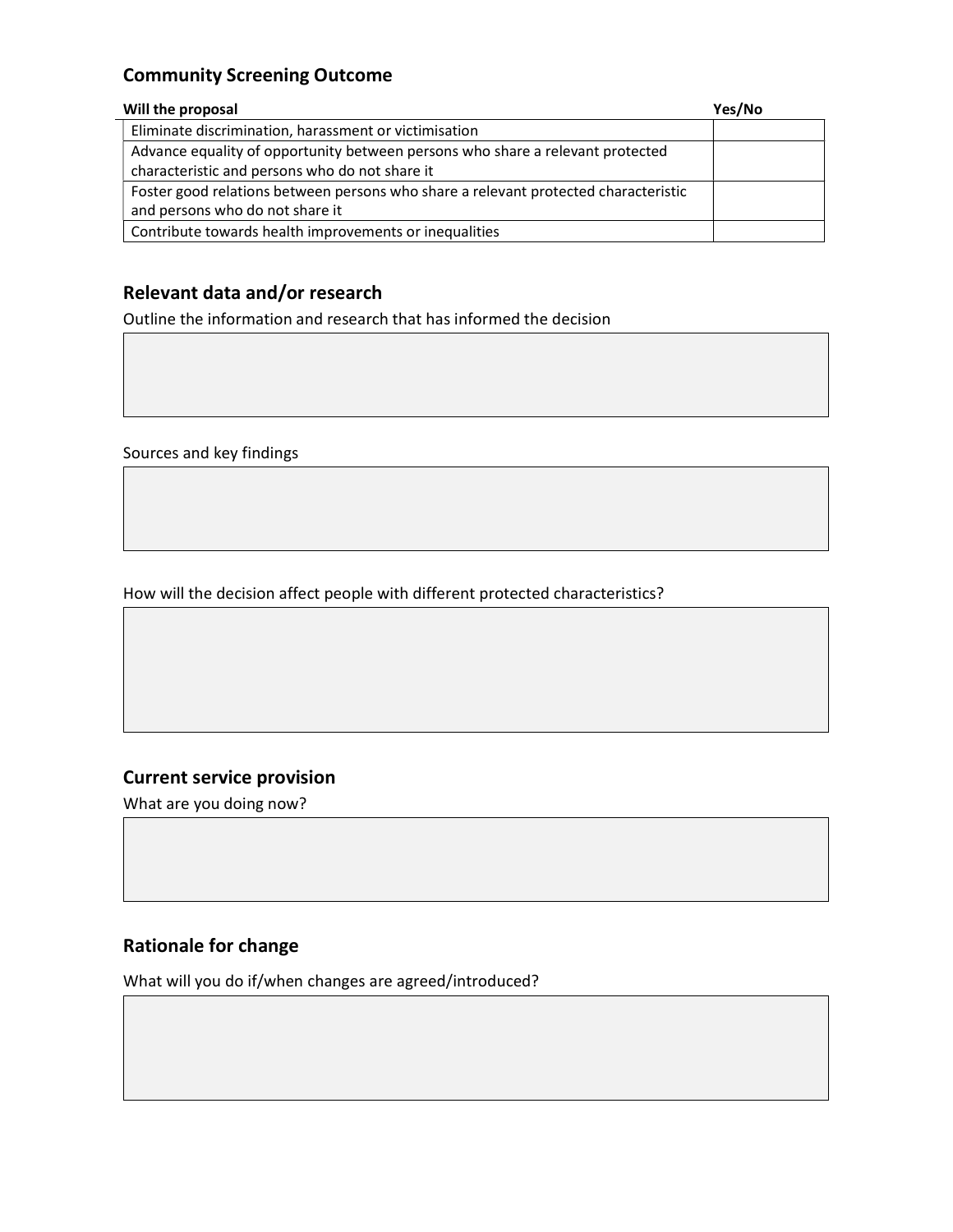## Identification of affected groups/individuals

List the groups/individuals that may be affected by the proposal

## Assess and/or undertake Consultation

Has there been specific consultation on this decision (if not, state why not and/or when this may happen)?

What were the results of the consultation?

Across the protected characteristics, what difference in views did analysis of the consultation reveal

What conclusions have been drawn from the analysis on how the decision will affect people with different protected characteristics

## Assessment of impact on wider community

Please give details of any impacts to the community as a whole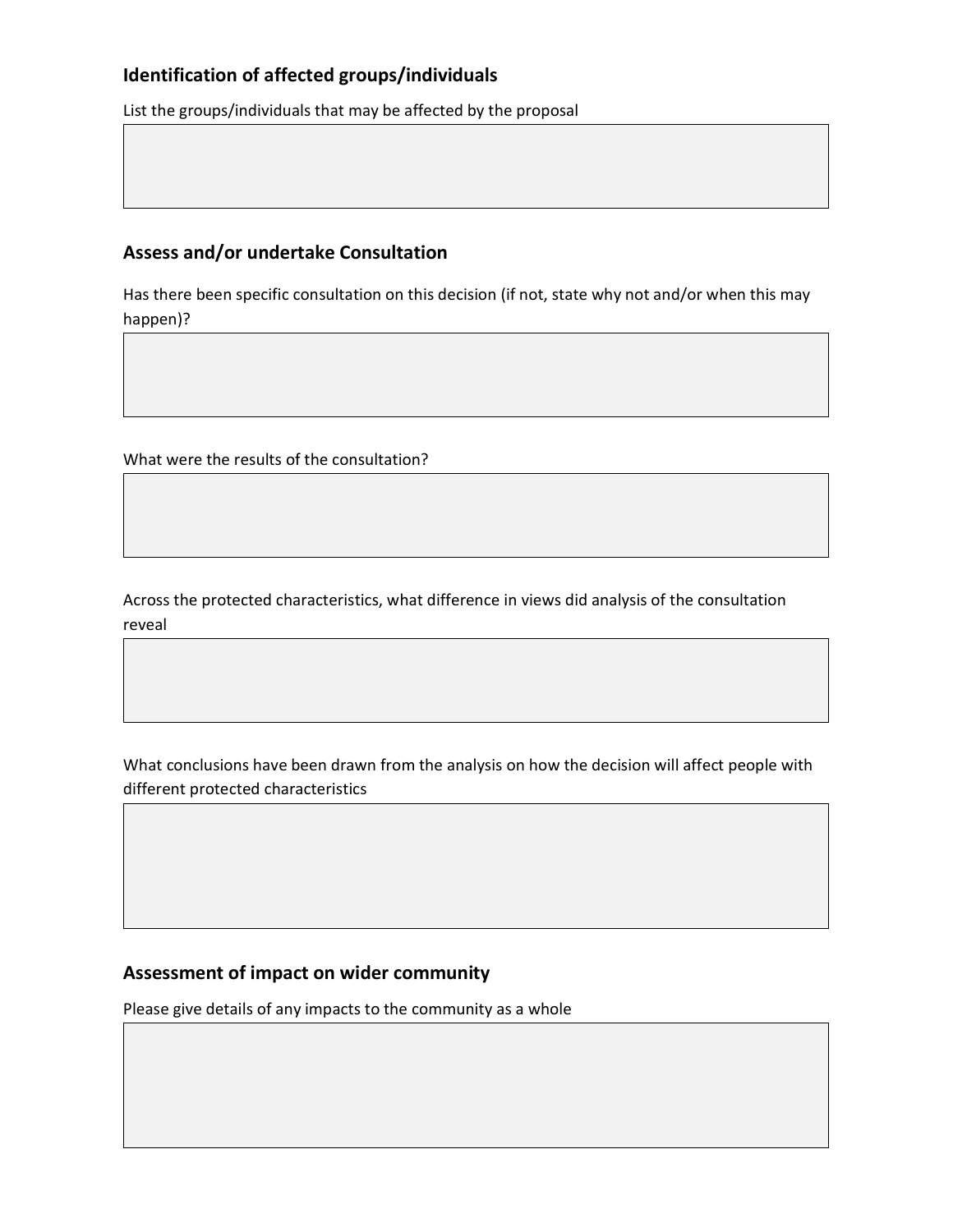## Analysis of impact by protected characteristics

Please summarise the results of the analysis

# Assess the relevance and impact of the decision to people with different

#### characteristics

#### Relevance = High/Low/None

Impact = High/Low/Neutral

| Characteristic                                                  | Relevance | Impact |
|-----------------------------------------------------------------|-----------|--------|
| Age                                                             |           |        |
| Disability                                                      |           |        |
| Gender reassignment                                             |           |        |
| Marriage and civil partnership                                  |           |        |
| Pregnancy and maternity                                         |           |        |
| Race                                                            |           |        |
| Religion or belief                                              |           |        |
| Sex                                                             |           |        |
| Sexual orientation                                              |           |        |
| Other socially excluded groups (include health<br>inequalities) |           |        |

\*when assessing relevance and impact, make it clear who the assessment applies to within the characteristic category. For example, a decision may have high relevance for young people, but low relevance for older people; it may have a positive impact on women but a neutral impact on men

#### Please provide details